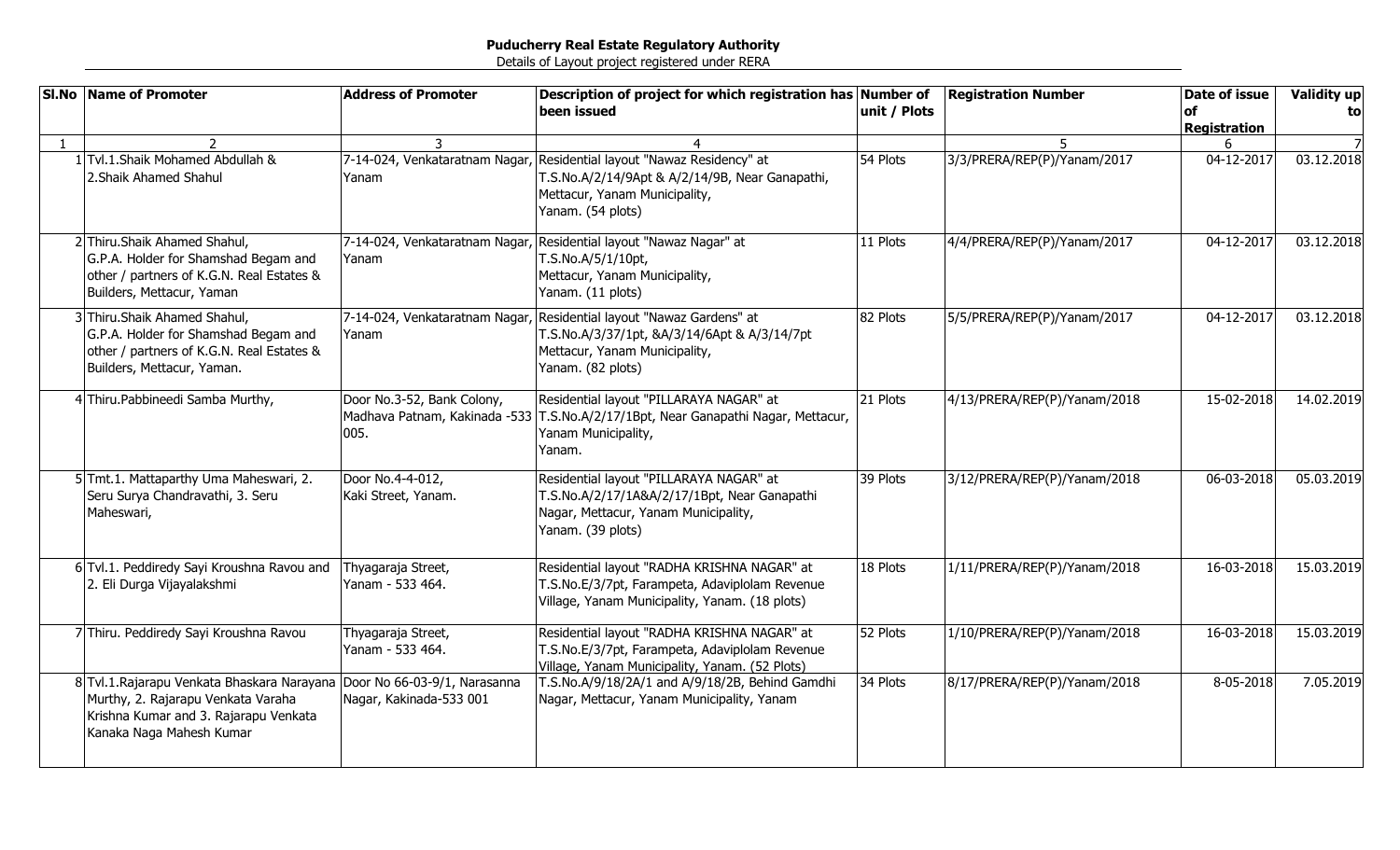| 91.Thiru.A.Namassivayam,<br>2. Thiru.C. Karthikeyan,                        | No.8, Odiampet Main Road,<br>Odiampet, Villianur                                | R.S.No.178/1, 178/2, 185/3, 185/4, 185/5, 185/6,<br>186/2, 186/3, 186/5pt, Odiampet Revenue Village,<br>Villianur Commune Panchayat                                                                                                                               | 309 Plots | 24/46/PRERA/REP(P)/PDY/2019   | 16-01-2019 | 15.01.2020 |
|-----------------------------------------------------------------------------|---------------------------------------------------------------------------------|-------------------------------------------------------------------------------------------------------------------------------------------------------------------------------------------------------------------------------------------------------------------|-----------|-------------------------------|------------|------------|
| 10 D.Anbarasu,                                                              | No.7, Jayaram Nagar,<br>Chinnairusapalayam Road,<br>Ariyankuppam, Puducherry-7. | "Friends City" R.S.No.279/5,6,8, 208/7,19, 283/1A, 1B, 482 Plots<br>3,4,5,7,8,9A,9B, 284/1,2,3,4, 285/1,2,4, 286/1 of<br>Seliamedu Revenue Village & 26/1 of Pillaiyarkuppam<br>Revenue Village, Bahour.                                                          |           | 26/48/PRERA/REP(P)/PDY/2019   | 16-01-2019 | 15.01.2022 |
| 11 Thiru.R.Chandrasekaran                                                   | No.78, Mariamman Koil Street,<br>Kothapurinatham                                | B.S.Nagar, R.S.No.18/9A, Thiruvandarkoil Revenue<br>Village, Mannadipet Commune Panchayat, Puducherry.                                                                                                                                                            | 11 Plots  | 69/47/PRERA/REP(P)/PDY/2019   | 10-02-2019 | 09.02.2022 |
| 12 Thiru. Satyavarapu Suryanarayana Murthy,                                 | Door No.02-07-035,<br>Golagabathula Street, Yanam-<br>533464.                   | T.S.No.A/3/33/4, French Channel Road, Mettacur<br>Revenue Village, Yanam                                                                                                                                                                                          | 20 Plots  | 7/16/PRERA/REP(P)/Yanam/2018  | 12-03-2019 | 11.03.2019 |
| 13 Tmt. Chinta Sitabai and Tmt. Chinta<br>Venkata Lakshmi and three others, | Door No.08-09-032, Balla Street,<br>Yanam- 533 464                              | T.S.No.A/3/33/4, French Channel Road, Mettacur<br>Revenue Village, Yanam                                                                                                                                                                                          | 12 Plots  | 6/15/PRERA/REP(P)/Yanam/2018  | 15-03-2019 | 14.03.2020 |
| 14 Thiru. Peddireddy Srirama Murthy,                                        | Door No.1-13-20, Gopalnagar,<br>Yanam.                                          | T.S.No.A/3/37/1pt, Mettacur Revenue Village, Yanam.                                                                                                                                                                                                               | 25 Plots  | 10/19/PRERA/REP(P)/Yanam/2018 | 15-03-2019 | 14.03.2020 |
| 15 Tmt.Rekha<br>D/o.C.Mohan                                                 | No.5, Ingasi Maistry Street,<br>Puducherry.                                     | R.S.No.16/3, Ward-P, Block No.12, T.S.No.14/3<br>Thengaithittu Revenue Village, Puducherry.                                                                                                                                                                       | 12 Plots  | 7/29/PRERA/REP(P)/PDY/2019    | 19-07-2019 | 18.07.2021 |
| 16 Thiru. Tamizh Malar Selvan                                               | No.24, Pudhukulam Street,<br>Ariyankuppam,<br>Puducherry-605 007                | R.S.No.89/4,89/6, 109/7, 109/2A, 109/2B pt, 109/2C,<br>111/1pt, 111/2pt, 111/3, 111/4, 111/6Bpt, 112/2,<br>112/3pt, 113/2B, 113/2Cpt, 113/2D/1pt, 114/2,<br>114/3, 114/6, 115/1A, 115/1B, 115/3B,<br>Pooranankuppam Revenue Village, Ariyankuppam,<br>Puducherry. | 283 Plots | 6/28/PRERA/REP(P)/PDY/2019    | 23-07-2019 | 22.07.2021 |
| 17 1. Thiru. A. Namassivayam,<br>2. Thiru.C. Karthikeyan,                   | No.8, Odiampet Main Road,<br>Odiampet, Villianur                                | Sri Mahakalyani Nagar, R.S.No.90/6,91/3pt, 110/1 &<br>112/2, 3, 4, 5 Villianur Revenue Village, Villianur<br>Commune Panchayat, Puducherry.                                                                                                                       | 235 Plots | 9/31/PRERA/REP(P)/PDY/2019    | 02-08-2019 | 01.08.2020 |
| 18 Tmt.B.Varalakshmi,                                                       | No.9, Jawahar Street,<br>Panruti, Cuddalore                                     | Andal Nagar,<br>R.S.No.42/1, 42/4, Odiampet Revenue Village,<br>Villianur Commune, Puducherry.                                                                                                                                                                    | 20 Plots  | 16/38/PRERA/REP(P)/PDY/2019   | 30-08-2019 | 29.09.2020 |
| 19 Tmt. Bhavani                                                             | No.42, East Street, Old Saram,<br>Puducherry.                                   | Valarpray Nagar,<br>R.S.No.158/8D, 158/8A, Kurumbapet Revenue Village,<br>Villianur Commune, Puducherry.                                                                                                                                                          | 2 Plots   | <b>NOC</b> issued             | 30-08-2019 |            |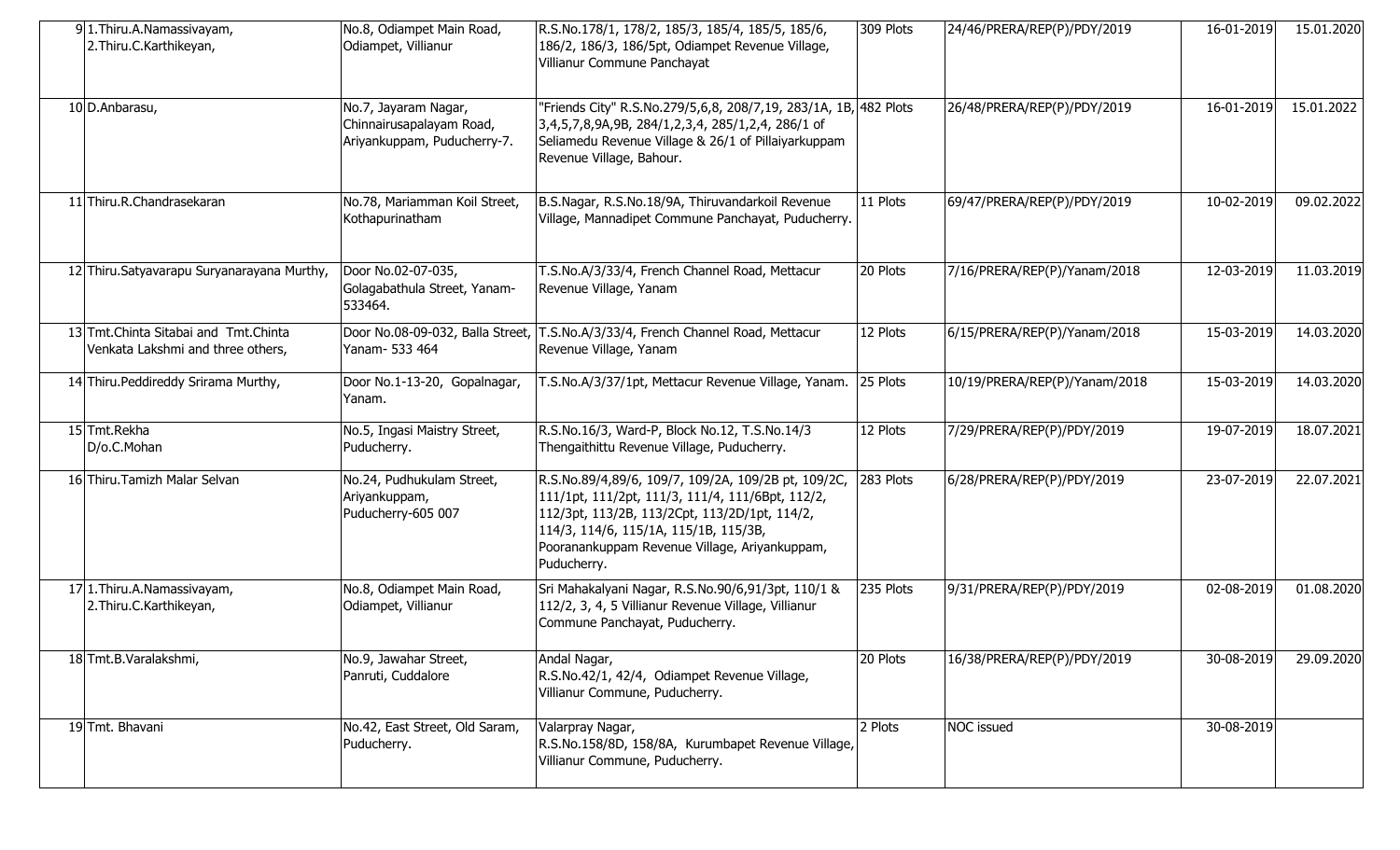| 20 Thiru.A, Namassivayam                  | Mandhakarai Street,<br>V.Manavely, Villianur,<br>Puducherry.                            | Sri Lingarubini Nagar<br>R.S.No.117/5 & 119/1, Senthanatham Road, Villianur<br>Revenue Village.                                                                     | 55 Plots                                                | 12/34/PRERA/REP(P)/PDY/2019 | 05-09-2019 | 04.09.2021 |
|-------------------------------------------|-----------------------------------------------------------------------------------------|---------------------------------------------------------------------------------------------------------------------------------------------------------------------|---------------------------------------------------------|-----------------------------|------------|------------|
| 21 Thiru. Vishnu Raman                    | No.4, Ninth Cross Street,<br>Elango Nagar,<br>Puducherry                                | Sri Ramachandra Nagar<br>R.S.No.20/11, 30/1pt, 30/4pt,<br>Thirukanchi Revenue Village,<br>Villianur Commune, Villianur, Puducherry                                  | 55 Plots                                                | 13/35/PRERA/REP(P)/PDY/2019 | 05-09-2019 | 04.09.2021 |
| 22 S.Varadharamanujam<br>2. S.Sambasivam  | No.8, Indira Gandhi Street, East<br>Shanmugapuram,<br>Villupuram,<br>TamilNadu- 605 602 | Sri Supreme Nagar,<br>R.S.No.26/4Pt, 26/5, 28/1, 31/1Pt, Thirubuvanai<br>Revenue Village, Mannadipet Commune, Puducherry.                                           | 97 plots                                                | 14/36/PRERA/REP(P)/PDY/2019 | 05-09-2019 | 04.09.2023 |
| 23 Thiru.Ramalingam                       | No.72,74, Perumal Koil Street,<br>Puducherry - 605001                                   | R.S.No.6/1A/1pt, 6/1/C, 13/1A, 13/1B, 13/1C, Korkadu 262 Plots<br>to Perungalur Main Road, Perungalur Revenue Village,<br>Villianur Commune Panchayat, Puducherry.  |                                                         | 19/41/PRERA/REP(P)/PDY/2019 | 20-09-2019 | 19.09.2021 |
| 24 Thiru.D.Subayan<br>S/o.R.Dhanabal,     | No.354, Bharathiyar Road,<br>Thalatheru, Karaikal 609605                                | Rathinavel Nagar,<br>R.S.No.84/7 & 87/5, Nagan thidal road, Subrayapuram<br>Revenue Village, Thirunallar Commune, Karaikal.                                         | 29 Plots                                                | 21/43/PRERA/REP(P)/KKL/2019 | 20-09-2019 | 19.09.2021 |
| 25 Thiru.K.Balaraman,                     | No.16, Mariamman Koil Street,<br>Thattanchavady (V),<br>Puducherry.                     | Balaraman Construction<br>R.S.No.17/2, Plot No.F,A1, B1, E1, F1, Odiampet<br>Revenue Village, Villianur Commune Panchayat,<br>Puducherry                            | 5 Plots                                                 | 15/37/PRERA/REP(P)/PDY/2019 | 18-10-2019 | 17.10.2020 |
| 26 Tmt.R.Mangalam,<br>W/o.K.Ravichandran, | No.125, Eswaran Koil Street,<br>Puducherry-605001.                                      | Sri Mangal Avenue,<br>R.S.No.17/1, Manavely Revenue Village, Ariyankuppam<br>Commune, Puducherry.                                                                   | 56 Plots                                                | 20/42/PRERA/REP(P)/PDY/2019 | 18-10-2019 | 17.10.2021 |
| 27 Thiru.V.Durairaj                       | No.18, 9th Cross, North Exten.,<br>Rainbow Nagar,<br>Puducherry - 605 011               | 'Ilaya Perumal Nagar Ext." at R.S.No.65/4, 65/6pt,<br>Madukkarai Revenue Village, Nettapakkam Commune<br>Panchayat, Puducherry                                      | plots bearing<br>No. 1, 7, 9,<br>12, 13, 14, 15<br>& 19 | 28/50/PRERA/REP(P)/PDY/2019 | 03-02-2020 | 02.02.2022 |
| 28 Thiru.S.Bouvaneswarane,                | No.70, Airport Road,<br>Muthulingampet, Lawspet,<br>Puducherry                          | "Kurunji Nagar" at R.S.No.27/3, 27/7 of<br>Pillaiyarkuppam Revenue Village & R.S.No.286/9 of<br>Selliamedu Revenue Village, Bahour Commune<br>Panchayat, Puducherry | 96 Plots                                                | 53/31/PRERA/REP(P)/PDY 2019 | 03-02-2020 | 02.02.2022 |
| 29 Thiru.D.Anbarasu,                      | No.7, Jayaram Nagar,<br>Chinnairusampalayam Road,<br>Ariyankuppam,<br>Puducherry        | "Mahathma Gandhi Nagar" at R.S.No.127/2, 131/3,<br>132/2 of Selliamedu Revenue Village, Bahour<br>Commune Panchayat, Puducherry                                     | 123 Plots                                               | 54/32/PRERA/REP(P)/PDY/2019 | 03-02-2020 | 02.02.2022 |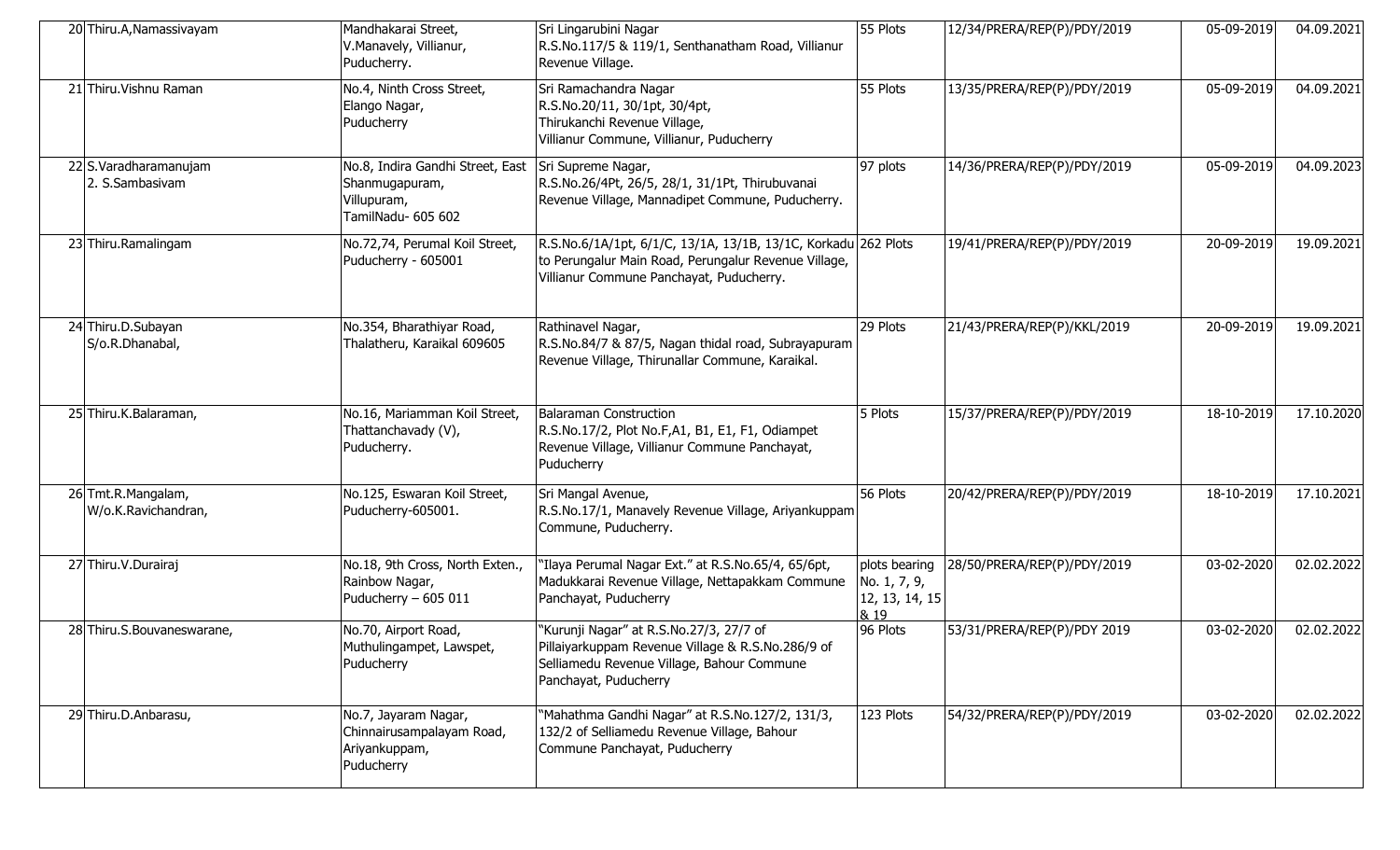| 30 Thiru.S.Bouvaneswarane,                                                                                                                     | Thiru.S.Bouvaneswarane,<br>No.70, Airport Road,<br>Muthulingampet,<br>Lawspet, Puducherry    | "Sree Lakam Avenue" at R.S.No.75/2A/2, 75/2A/4,<br>75/2A/3, 75/3Apt., 75/3B, 75/3C, 78/3, 78/6, 79/7,<br>Thavalakuppam Revenue Village, Ariyankuppam<br>Commune Panchayat, Thavalakuppam to Nallavadu<br>Road, Puducherry                 | 198 Plots      | 55/33/PRERA/REP(P)/2019     | 03-02-2020 | 02.02.2022 |
|------------------------------------------------------------------------------------------------------------------------------------------------|----------------------------------------------------------------------------------------------|-------------------------------------------------------------------------------------------------------------------------------------------------------------------------------------------------------------------------------------------|----------------|-----------------------------|------------|------------|
| 31 Thiru.P.Kumar @ Kumaravelu                                                                                                                  | Thiru.P.Kumar @ Kumaravelu                                                                   | Shanmugasamy Nagar at Rs.No.48/2, Uruvaiyar<br>Revenue Village, Villianur Commune Panchayat,<br>Puducherry                                                                                                                                | 154 Plots      | 57/35/PRERA/REP(P)/PDY/2019 | 03-02-2020 | 02.02.2022 |
| 32 Tmt. Theresa                                                                                                                                | No.1, Mugilan Street, Srinivasan<br>Nagar, Kottamedu,<br>Ariyankuppam, Puducherry-605<br>007 | Ramadevu Nagar at R.S.Nagar,                                                                                                                                                                                                              | 57 Plots       | 58/36/PRERA/REP(P)/PDY/2019 | 03-02-2020 | 02.02.2022 |
| 33 Tmt. Theresa                                                                                                                                | No.1, Mugilan Street, Srinivasan<br>Nagar, Kottamedu,<br>Ariyankuppam, Puducherry-605<br>007 | Poongavanam Garden at R.S.No.23/5B & 23/5C,<br>Abishegapakkam Revenue Village, ACP, Puducherry                                                                                                                                            | 30 Plots       | 59/37/PRERA/REP(P)/PDY/2019 | 03-02-2020 | 02.02.2023 |
| 34 1. Thiru. R. Karthik Represented by<br>M/s.Pelican Realty Ventures Pvt. Ltd<br>2. Thiru. G. Ravichandiran Power Agent of<br>Thiru.S.Pavanan | No.29, Kavarai Street, West<br>Mambalam, Chennai - 600 033.                                  | "PELICAN BELFORT-EXTENSION (SRI GARUDA<br>AVENUE)" proposed at R.S.No.11/2,4,7, 12/2pt,<br>13/3,5, 14/3,4,5,6A,6B, 15/1,2,3, 17/5,6,7,8,9,10pt,<br>20/5, 21/1,3, Pillaiyarkuppam Revenue Village, Bahour<br>Commune Panchayat, Puducherry | 394            | 30/8/PRERA/REP(P)/PDY/2019  | 05-02-2020 | 04.02.2023 |
| 35 Tmt.B.Mumtaj Begam                                                                                                                          | No.7, Pallivasal Street,<br>Nallambal                                                        | R.S.No.258/2, Thendral Nagar, Sethur Revenue<br>Village, Thirunallar                                                                                                                                                                      | $19 + R1 + R2$ | 70/48/PRERA/REP(P)/KKL/2019 | 05-02-2020 | 04.02.2022 |
| 36 Tmt.Rajakumari.C                                                                                                                            | 25, Thenkarai Street,<br>Kasankulam,<br>Pattukotai, Thanjavore                               | R.S.No.74/3,<br>Pavun Nagar,<br>Subrayapuram Village, Thirunallar, Karaikal                                                                                                                                                               | 9 Plots        | 71/49/PRERA/REP(P)/KKL/2019 | 05-02-2020 | 04.02.2022 |
| 37 Thiru.Manogaran                                                                                                                             | No.82, Ambethkar Nagar<br>Kattunayakkan Street,<br>Kovilpattu<br>Karaikal                    | Vivekananda Nagar Extension R.S.No.43/1,<br>T.S.No.7/1, Ward -H, Block-2, Keezhaksakudy Village,<br>Karaikal Municipality, Karaikal.                                                                                                      | 10 Plots       | 72/50/PRERA/REP(P)/KKL/2019 | 05-02-2020 | 04.02.2022 |
| 38 Tmt. Hidayattounisha,                                                                                                                       | No.9, Old Bazar Street, Neravy,<br>Karaikal                                                  | Rs.No.131/1, Neravy Commune, Karakal                                                                                                                                                                                                      | 27 Plots       | 73/51/PRERA/REP(P)/KKL/2019 | 05-02-2020 | 04.02.2022 |
| 39 Thiru. V. Sathasiva Reddiar,                                                                                                                | No.2, Kambatham Street,<br>Mannadipet, Puducherry 605501.                                    | M.K.S. Green City, at R.S.No.20/3pt, 18/21pt,<br>Mannadipet Revenue Village, Mannadipet Commune<br>Panchayat, Puducherry                                                                                                                  | 63 Plots       | 74/52/PRERA/REP(P)/KKL/2019 | 05-02-2020 | 04.02.2022 |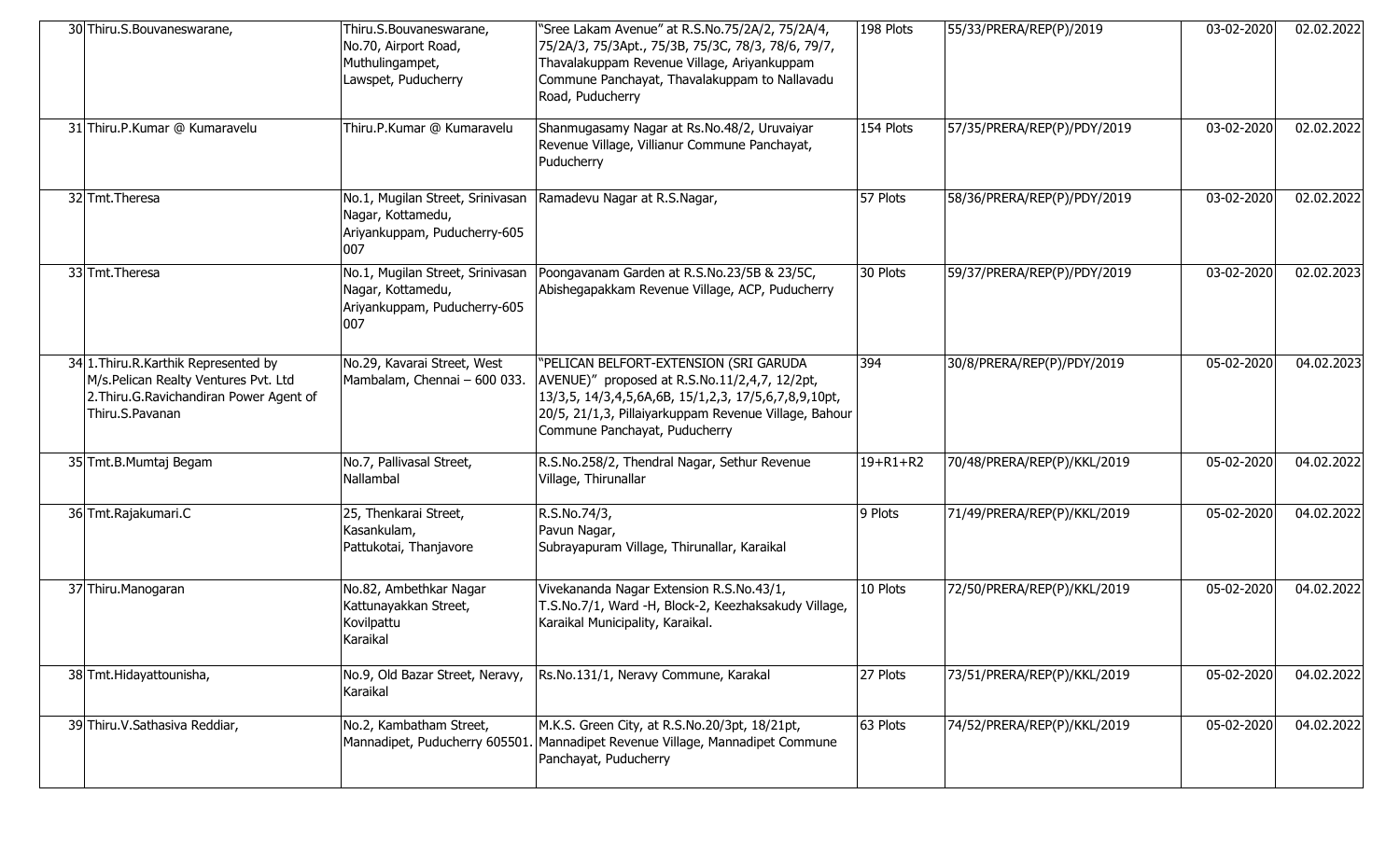| 40 Mumtaj Begam<br>P/A of Thiru. Faisal Hussain | No.27, 4th Cross St,<br>Pasumpon Nagar,<br>Singaravelar Salai,<br>Karaikal.                          | R.S.No.165/2, Plot No.1,2,3,4,5,6,7,8,9,R2,R3,<br>Neravy Revenue Village, Neravy.                                                                                           | 12 Plots | 65/43/PRERA/REP(P)/KKL/2019 | 05-02-2020 | 04.02.2022 |
|-------------------------------------------------|------------------------------------------------------------------------------------------------------|-----------------------------------------------------------------------------------------------------------------------------------------------------------------------------|----------|-----------------------------|------------|------------|
| 41 Tmt.P.Uthaya Sangeetha,                      | No.9, Sriram Nagar, Near<br>Murugaram Nagar, Karaikal                                                | R.S.No.183/1D, A.V.J. Garden Avenue Plot<br>No.1,2,3,7,8 & 10, Kottucherry Village, Kottucherry<br>Commune, Karaikal.                                                       | 12 Plots | 66/44/PRERA/REP(P)/KKL/2019 | 05-02-2020 | 04-02-2022 |
| 42 Thiru.M.Arunachalam                          | No.11, Akkasalai Vinayagar Koil<br>Street, Villianur, Puducherry                                     | Shanmuga VIP City, R.S.No.42/4pt, Villianur Revenue<br>Village, Puducherry                                                                                                  | 8 Plots  | 60/38/PRERA/REP(P)/KKL/2019 | 05-02-2020 | 04.02.2022 |
| 43 Thiru.B.Prasanna Kumar                       | No.37, 4th Cross, Second Street.<br>Rainbow Nagar,<br>Puducherry - 605 011                           | 'Raja Nagar" at R.S.No.120/1Cpt, Kariamanikam to<br>Maducarai main road, Maducarai Revenue Village,<br>Nettapakkam Commune Panchayat, Puducherry                            | 83 Plots | 51/29/PRERA/REP(P)/PDY/2019 | 10-02-2020 | 09.02.2022 |
| 44 Tmt.M.Sittra                                 | Tmt.M.Sittra<br>No.153, Church Street,<br>Karaikal.                                                  | "Naveen Nagar" at R.S.No.57/3B, 57/A & 57/5B,<br>Annavasal Main Road, Nedungadu Village & Commune,<br>Karaikal                                                              | 30 Plots | 56/34/PRERA/REP(P)/KKL/2019 | 10-02-2020 | 09.02.2022 |
| 45 Tmt.R.Usha Rani                              | No.2, Middle Street,<br>Neravy.                                                                      | Teacher Jayaram Nagar<br>R.S.No.25/2/A & 26/3A/2, North of Thirunallar Ring<br>Road, Thirunallar Revenue Village, Thirunallar, Karaikal                                     | 20 Plots | 61/40/PRERA/REP(P)/KKL/2019 | 10-02-2020 | 09.02.2022 |
| 46 Tvl. Jeevanantham and Backiyalakshmi         | No.30, First Cross Street, Nehru<br>Nagar, Karaikal                                                  | R.S.No.124/9pt, T.S.No.1/10, Ward E, Block 09,<br>Sannathi Street, Dharmapuram Village, Karaikal                                                                            | 22 Plots | 67/45/PRERA/REP(P)/KKL/2019 | 10-02-2020 | 09.02.2022 |
| 47 Thiru.C.Cangagaradjou                        | No.36, 4th Cross Street,<br>Aravinthar Nagar,<br>Murungapakkam, Mudhaliarpet<br>Commune, Puducherry. | Venkateshwara Nagar Extension at R.S.No.106/7pt, 8,<br>9pt, 10pt, 12, 13pt, 137/6, 139/7, 8, 9, 10, 11,<br>Thavalakuppam Revenue Village, Ariyankuppam<br>Commune Panchayat | 82 Plots | 68/46/PRERA/REP(P)/PDY/2019 | 10-02-2020 | 09.02.2022 |
| 48 Tmt. Anibal Tamilarasi Jacintha,             | No.93, Savariyar Veethi,<br>Puducherry.                                                              | R.S.No.144/1pt, 144/5A & 144/5B, Melakasakudy,<br>Main Road, Melakasakudy Village, Nedungadu<br>Commune, Karaikal.                                                          | 66 Plots | 75/53/PRERA/REP(P)/KKL/2019 | 10-02-2020 | 09.02.2023 |
| 49 Thiru. Haja Najumudeen. S                    | No.43, Pillaiyar Kovil Street,<br>Nallambal, Karaikal 609601                                         | R.S.No.101/16 & 101/24, Nallazhandur Revenue<br>Village, Thirunallar Commune, Thirunallar, Karaikal.                                                                        | 16 Plots | 76/54/PRERA/REP(P)/KKL/2019 | 10-02-2020 | 18.02.2023 |
| 50 Thiru.Rajamanickam                           | No.207/1, Sivan North Street,<br>Akkaraivattam, Karaikal                                             | R.S.No.19/2pt, T.S.No.19/2pt, Ward M, Block 02,<br>Akkaravattam Village, Karaikal                                                                                           | 5 Plots  | 77/55/PRERA/REP(P)/KKL/2019 | 10-02-2020 | 09.02.2022 |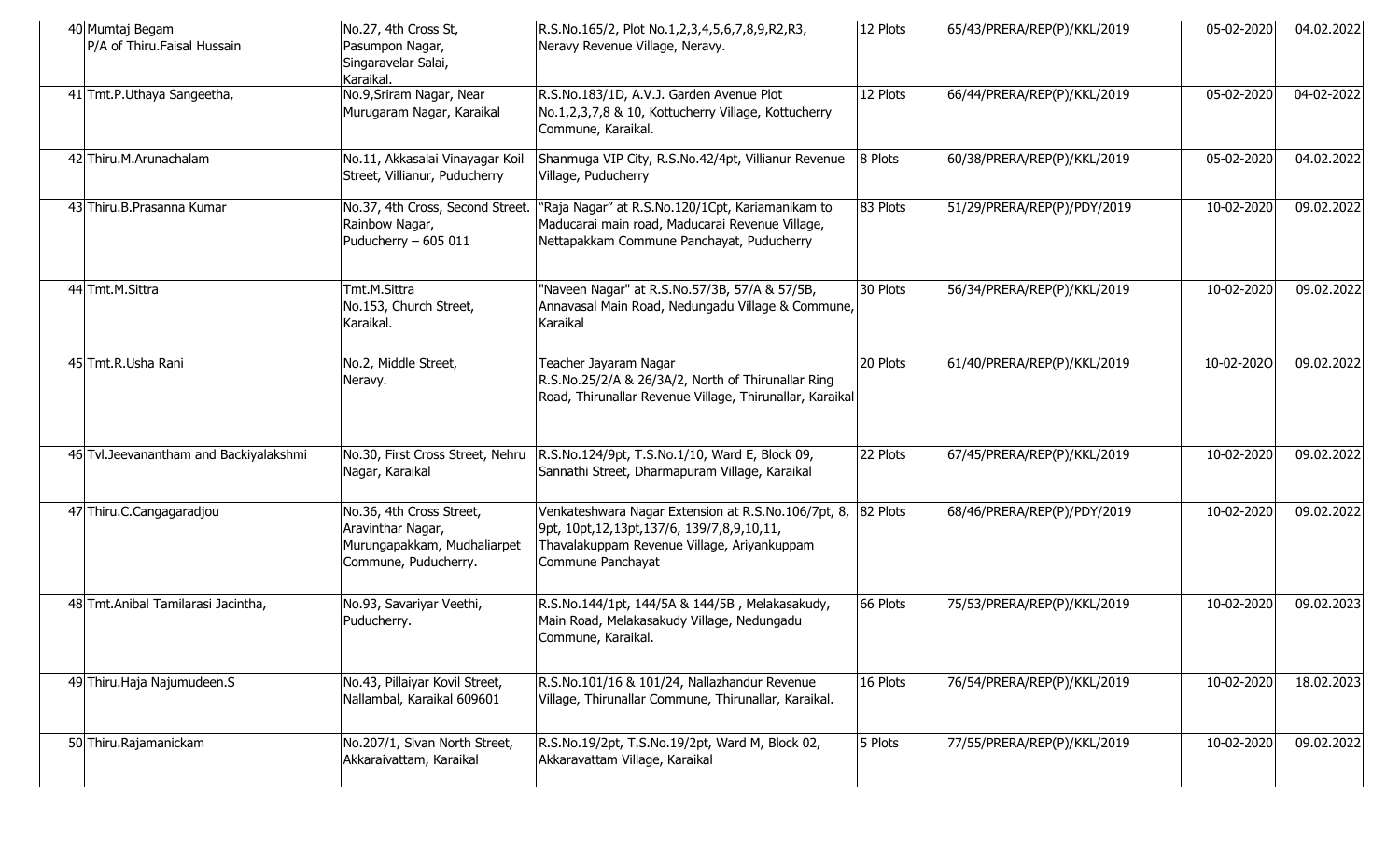| 51 Thiru.K.Palani               | No.36, Anna Nagar,<br>Puducherry 605 005                                                  | Muthu Kumaran Nagar,<br>R.S.No.30/2, Koodapakkam Revenue Village, Villianur<br>Commune Panchayat, Puducherry.                                                                | 91 plots  | 45/23/PRERA/REP(P)/PDY/2019 | 10-02-2020 | 09.02.2022 |
|---------------------------------|-------------------------------------------------------------------------------------------|------------------------------------------------------------------------------------------------------------------------------------------------------------------------------|-----------|-----------------------------|------------|------------|
| 52 Thiru.S.Aravind Kumar        | No.90, Church Street, Karaikal-<br>609002                                                 | R.S.No.64/1 & 64/5, MPC Garden, Pettai Revenue<br>Village, Thirunallar.                                                                                                      | 11 Plots  | 78/56/PRERA/REP(P)/KKL/2019 | 19-02-2020 | 18.02.2023 |
| 53 Thiru.R.Vetri Selvan         | No.1/1, Veerasamy Naicker<br>Street, Karaikal- 609602                                     | R.S.No.167/4B/1, Keezhamanai Road, Keezhamanai<br>Revenue Village, Neravy Commune Panchayat,<br>Neravey, Karaikal                                                            | 28 Plots  | 79/01/PRERA/REP(P)/KKL/2020 | 19-02-2020 | 18.02.2022 |
| 54 Thiru.C.Karthikeyan          | No.8, Odiampet Main Road,<br>Odiampet, Villianur, Puducherry                              | "Sri Amirthavarshini Nagar" at R.S.No.93/4, 93/5A,<br>93/5B, 93/6, 93/7, 93/8, 95/2, 95/3, 95/4, 95/5, 95/6,<br>111/1pt, 117/7pt, Villianur Commune Panchayat,<br>Puducherry | 207 Plots | 52/32/PRERA/REP(P)/PDY/2019 | 19-02-2020 | 18.02.2021 |
| 55 Tmt.S.Patcheammal            | No.41, 2nd Vanniar Street,                                                                | Kesava Periya Nagar,<br>Kanuvapet, Villianur, Puducherry. R.S.No.263/4, Villianur Revenue Village, Villianur<br>Commune, Puducherry.                                         | 20 plots  | 40/18/PRERA/REP(P)/PDY/2019 | 19-02-2020 | 18.02.2022 |
| 56 Thiru.V.S.Ganesh,            | No.09, East Street, Paduthar<br>Kollai, T.R.Pattinam,                                     | R.S.No.161/2, Neravy Revenue Village, Neravy,<br>Karaikal                                                                                                                    | 32 Plots  | 80/02/PRERA/REP(P)/KKL/2020 | 21-02-2020 | 20.02.2022 |
| 57 Thiru.J.Michael              | No.08, Anna Nagar, Karaikal                                                               | R.S.No.230/2, Plot Nos, 5,6,16,17,29,35,36,37&R1,<br>Puthakudy (Vadamattam) Village, Nedungadu<br>Commune, Karaikal                                                          | 9 Plots   | 80/03/PRERA/REP(P)/KKL/2020 | 21-02-2020 | 20.02.2023 |
| 58 Thiru.Somassoundirame,       | No.45, North Street, Main Road,<br>Thirunallar, Karaikal                                  | R.S.No.48/3A/3, Plot Nos.2,6,7, Thirunallar,<br>Ambagarathur PWD road, Thirunallar Revenue Village,<br>Thirunallar                                                           | 3 plots   | 80/05/PRERA/REP(P)/KKL/2020 | 21-02-2020 | 20.02.2022 |
| 59 Thiru. Mohamed Djalaloudine, | S/o.Thiru.Mohamed Yacoup,<br>No.180, Main Road,<br>Ambagarathur, Thirunallar,<br>Karaikal | "Thayar Nagar" at R.S.No.154/2, Ambagarathur<br>Revenue Village, Thirunallar Commune Panchayat,<br>Thirunallar, Karaikal                                                     | 17 Plots  | 84/06/PRERA/REP(P)/KKL/2020 | 21-02-2020 | 20.02.2023 |
| 60 Thiru. Mohamed Moinudeen,    | P/A of Tmt. Ismail Natchiyal,<br>No.4, Natutha Street, Neravy,<br>Karaikal                | "Bismi Nagar" at R.S.No.123/11, Neravy 1st Main Road, 12 Plots<br>Neravy Revenue Village, Neravy Commune Panchayat,<br>Neravy, Karaikal                                      |           | 89/11/PRERA/REP(P)/KKL/2020 | 04-03-2020 | 03.03.2022 |
| 61 R.Natarajan                  | No.4, Thengopura Street,<br>Villianur, Puducherry                                         | Anusha Garden Extension-II<br>at R.S.No.157/1, 157/2, 157/3, 157/5, 158/1pt,158/2,<br>158/3, 158/4 & 162/2, Koodapakkam Revenue Village                                      | 113 Plots | 49/27/PRERA/REP(P)/PDY/2019 | 04-03-2020 | 03.03.2023 |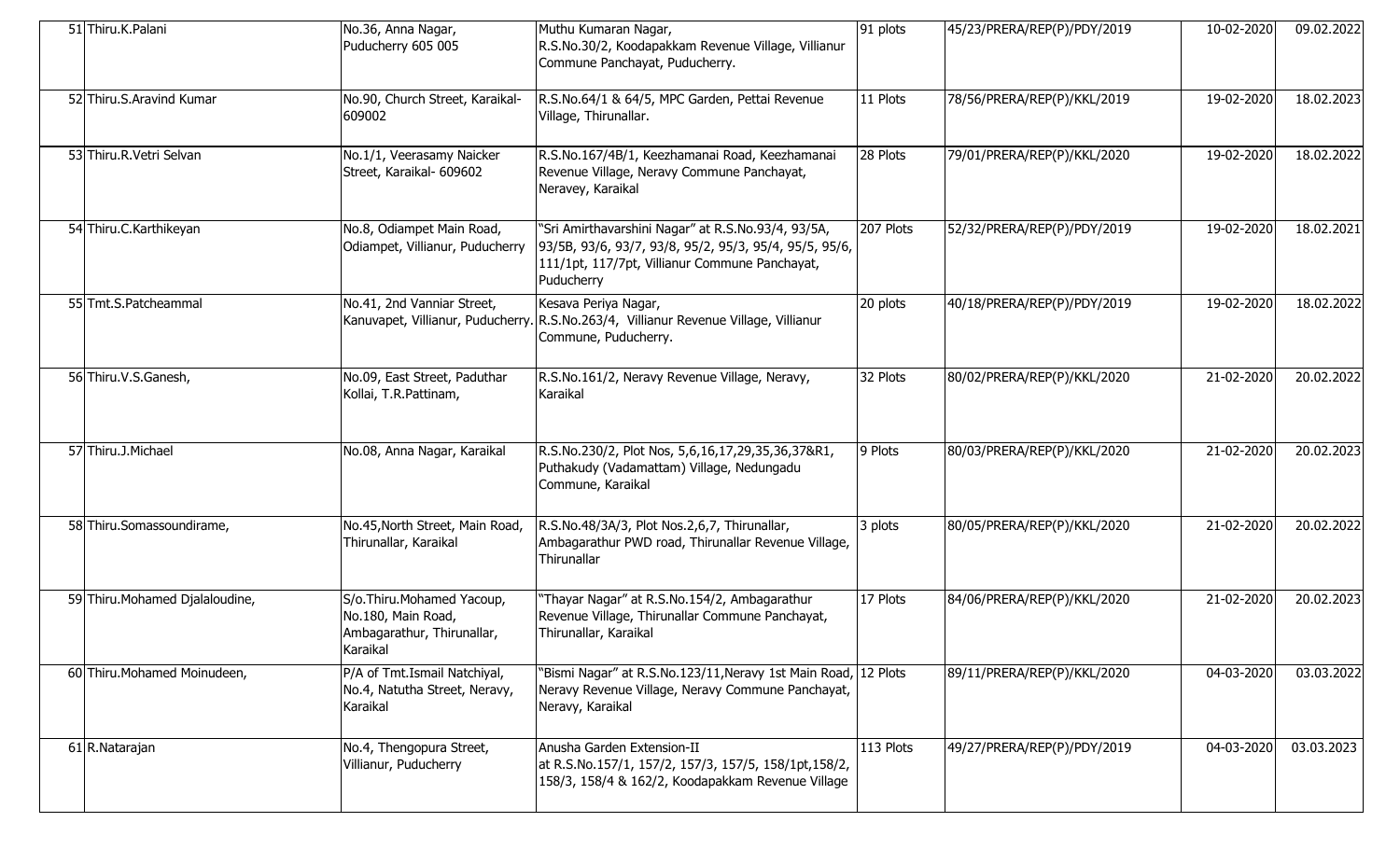| 62 Tmt.P.Bhuvaneswari,                                          | W/o.Thiru.Pichaiyan @<br>Panneerselvam, No.211, Main<br>road, Thenoor, Surakudy P.O.,<br>Karaikal | "PPS Nagar" at R.S.No.199/3, Nethaji Nagar road,<br>Surakudy (Thenoor) Village, Thirunallar Commune,<br>Karaikal                                                                             | 24 Plots                     | 85/07/PRERA/REP(P)/KKL/2020  | 03-04-2020 | 03.03.2022 |
|-----------------------------------------------------------------|---------------------------------------------------------------------------------------------------|----------------------------------------------------------------------------------------------------------------------------------------------------------------------------------------------|------------------------------|------------------------------|------------|------------|
| 63 Thiru.A.Arulraj                                              | No.33, Udhayam Nagar,<br>Kamarajar Salai Extn.<br>Karaikal 609605                                 | Fathima Nagar, at R.S.No.187/2B, 187/3, 187/5,<br>187/4, North of Neravy Ist Main road, Neravy Revenue<br>Village, Neravy Commune Panchayat, Neravy, Karaikal                                | 74 Plots                     | 88/10/PRERA/REP(P)/KKL/2020  | 03-04-2020 | 03.03.2022 |
| 64 Thiru.B.Sekar,                                               | Sivavisnu Nagar, 100 feet Road<br>West, Puducherry-4                                              | "M.G.Garden" at R.S.No.36/3, 36/1B, Plot Nos.71, 72,<br>73, 74, 75, 76, 77 & 78, Sellipet Revenue Village,<br>Mannadipet Commune Panchayat, Puducherry                                       | 8 Plots                      | 92/14/PRERA/REP(P)/PDY/2020  | 03-04-2020 | 03.03.2022 |
| 65 Thiru.R. Varadaraja Perumal,                                 | No.22, Kinanathu Mettu Street,<br>Pillaithottam,<br>Puducherry-13                                 | R.S.No.161/1,2,4,5,6 & 162/4pt, 8,9, Koodapakkam<br>Revenue Village, Villianur Commune Panchayat,<br>Puducherry                                                                              | 170 Plots                    | 64/42/PRERA/REP(P)/PDY/2019  | 22-04-2020 | 21-04-2022 |
| 66 Thiru. Ahamed Maideen P/A of<br>Thiru.Seetharaman,           | No.27, 4th Cross Street,<br>Singaravelar Salai, Karaikal                                          | R.S.No.32/3, T.S.No.54, Ward H, Block 03,<br>Keezhakasakudy Revenue Village, Karaikal<br>Municipality, Karaikal                                                                              | 22 Plots                     | 95/17/PRERA/REP(P)/PDY/2020  | 06-05-2020 | 05.05.2022 |
| 67 Tvl.1.S.Baskar @ Balabaskar & 2.S.Babu                       | No.15, Main Road,<br>T.Andiyarpalayam,<br>Kilinjkuppam (Post), Villianur,<br>Puducherry-605 110.  | G.S.R. Nagar at R.S.No.54/5, 54/6, 54/10Apt,<br>Thirukanchi Revenue Village, Villianur Commune<br>Panchayat, Puducherry                                                                      | 8 Plots                      | 93/15/PRERA/REP(P)/PDY/2020  | 08-05-2020 | 07/05/2022 |
| 68 Thiru.G.Balakrishnan and<br>Tmt.B.Rethinavalli,              | No.15, Main Road, Ozhiyapathu,<br>Neravy, Karaikal                                                | "Gold Fish Nagar Extension" at R.S.No.238/1, 239/1,<br>240/3pt, 239/1pt, 240/4, T.S.No.19/1, 20/1/1, 20/1/2, Reserved<br>21/4/1 & 21/5pt, Ward E, Block 10, Dharmapuram<br>Village, Karaikal | $20 + 2$                     | 94/16/PRERA/REP(P)/KKL/2020  | 08-05-2020 | 07/05/2022 |
| 69 Thiru.M.S.Kadar Hasan Self & P/A of<br>Sameem @ Umma Hanima, | No.13, Maela Palli Street,<br>T.R.Pattinam, Karaikal                                              | "Katta Pillai Maraicar Avenue"at R.S.No.113/49,<br>113/50, Plot Nos.1,2,3,4,5,6,11, T.R.Pattinam<br>Revenue Village, T.R.Pattinam                                                            | 7 Plots                      | 96/18/PRERA/REP(P)/KKL/2020  | 08-05-2020 | 07.05.2023 |
| 70 Thiru.Z.Mohamed Hasanudeen P/A of<br>Thiru.A.Haja Mohaideen, | No.40, Nool Kadai Street,<br>Karaikal                                                             | "Saudha Garden" at R.S.No.25/2, T.S.No.25/2, Ward<br>H, Block 01, Chlorates road, Keezhakasakudy Village,<br>Karaikal                                                                        | 89 Plots $+$<br>one Reserved | 97/19/PRERA/REP(P)/KKL/2020  | 08-05-2020 | 07.05.2023 |
| 71 Thiru.S.Kaliaperumal,                                        | No.70, Thamaraikulam Street,<br>Vizhithiyur, Neravy, Karaikal                                     | "Saraswathy Nagar" at R.S.No.26/6, Kottupalayam<br>road, Vizhithiyur revenue Village, Neravy Commune<br>Panchayat, Neravy, Karaikal                                                          |                              | 100/22/PRERA/REP(P)/KKL/2020 | 08-05-2020 | 07.05.2023 |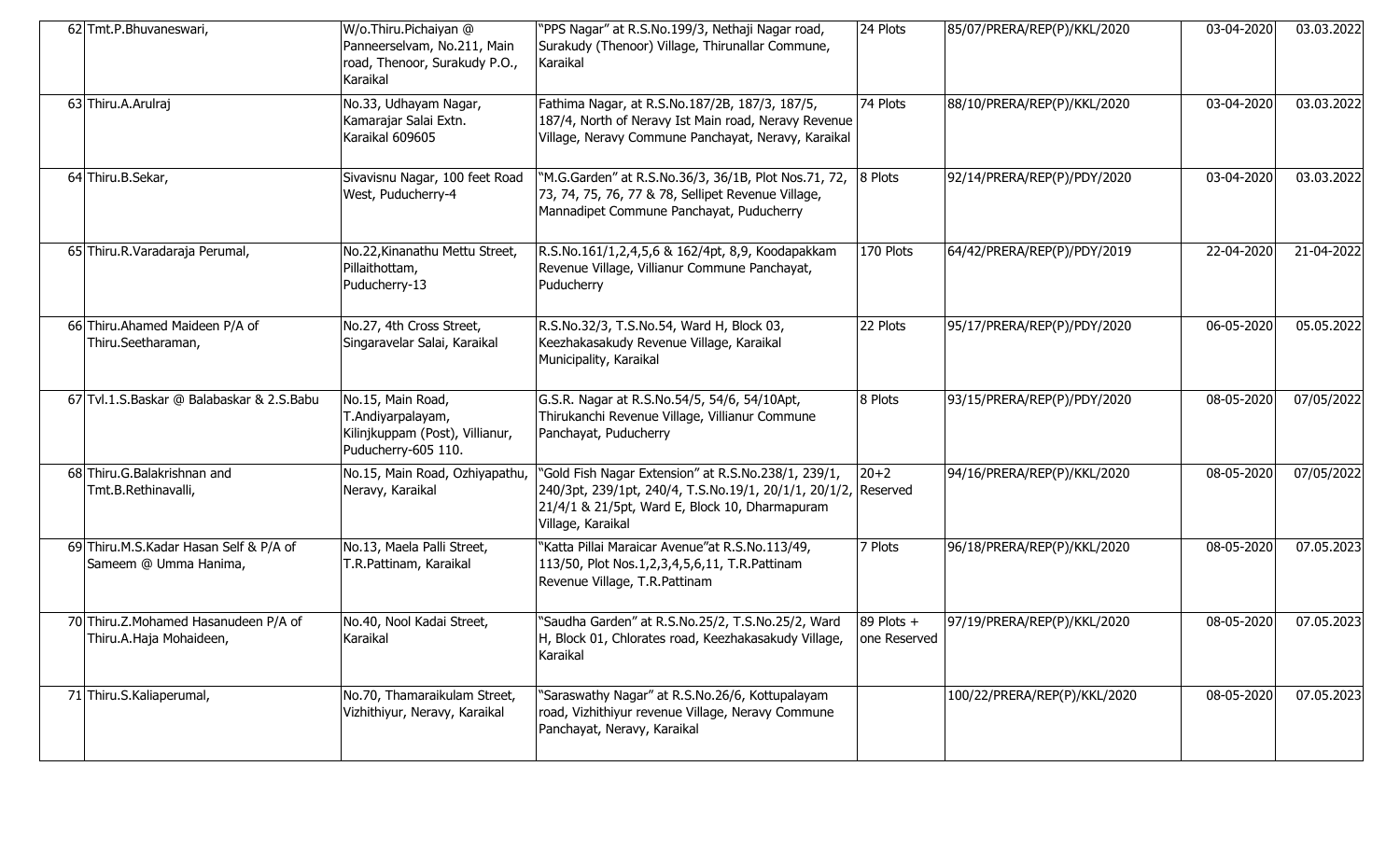| 72 Thiru.K.Natarajan,                                                                                    | No.127, 4th Cross, Rajiv Nagar,<br>Gorimedu, Puducherry-605 006                   | "Moogambigai Nagar Extension-I" comprising (13plots) 13 Plots<br>plot Nos. 4, 8, 12, 16, 20, 32, 36, 40, 44, 48, 56, 90<br>&117 Kariamanikkam Revenue Village, Nettapakkam<br>Commune Panchayat, Puducherry |           | 90/12/PRERA/REP(P)/PDY/2020                | 08.06.2020 | 07.06.2020            |
|----------------------------------------------------------------------------------------------------------|-----------------------------------------------------------------------------------|-------------------------------------------------------------------------------------------------------------------------------------------------------------------------------------------------------------|-----------|--------------------------------------------|------------|-----------------------|
| 73 Thiru.P.Anandaraman,                                                                                  | No.81st Cross Street,<br>Parasuramapuram, Villianur,<br>Puducherry                | "Moogambigai Nagar Extension-I" comprising (7 plots) 7 Plots<br>plot Nos. 13, 17, 37, 41, 87, 91, & 142 Kariamanikkam<br>Revenue Village, Nettapakkam Commune Panchayat,<br>Puducherry                      |           | 91/13/PRERA/REP(P)/PDY/2020                | 08.06.2020 | 07.06.2020            |
| 74 Thiru.Devaradjane.R                                                                                   | No.14, V.O.C Street, Thillai<br>Nagar, Villianur,<br>Puducherry 605 110           | R.S.No.165/6 & 165/7, Plot No.26,27,28, Villianur<br>Revenue Village, VCP, Puducherry                                                                                                                       | 3 Plots   | 104/26/PRERA/REP(P)/PDY/2020<br>12/06/2020 | 12.06.2020 | 11.06.2023            |
| 75 Thiru.A.Ilango                                                                                        | No.20, 21st Cross,<br>Avvai Nagar,<br>Lawspet, Puducherry 605 008                 | Sri Vedapuriswarar Nagar,<br>R.S.No.33/5pt, 42/2pt,43/4pt, Plot<br>No.13,24,25,26,27,28,29,77, Abishegapakkam<br>Revenue Village, Ariyankuppam Commune Panchayat,                                           | 8 Plots   | 105/27/PRERA/REP(P)/PDY/2020<br>12/06/2020 | 12.06.2020 | 11.05.2020            |
| 76 Thiru.G.Ramadoss,                                                                                     | S/o. Thiru.Govindapillai,<br>No.1, Puspa Nagar,<br>Thirunallar Road,<br>Karaikal. | "Banumathy Nagar" at R.S.No. 32/3pt, 29pt,<br>T.S.No.23/1, 23/2pt & 20/2pt, Ward J, Block 02,<br>Keezhavur (Puthuamangalam) Revenue Village,<br>Karaikal, Karaikal Municipality                             | 65 Plots  | 106/28/PRERA/REP(P)/PDY/2020<br>12/06/2020 | 12.06.2020 | 11.05.2020            |
| 77 Tvl.M.Kumaravel & K.Muruganandham, P/A No.41, Mama Thambi Maraicar<br>of Tmt.M.Shila @ Vijayalakshmi, | Street, Karaikal                                                                  | 'Varshika Garden" at R.S.No. 128/2, 128/3 & 128/4,<br>T.S.No.29/2, 22/3, & 29/4, Ward I, Block-03,<br>Keezhakasakidy Village, Karaikal                                                                      | 68 Plots  | 107/29/PRERA/REP(P)/KKL/2020               | 19-06-2020 | 18/06/2022            |
| 78 K.Muruganandam                                                                                        | No.90, Pointcare Street,<br>Olandai Keerapalayam,<br>Puducherry-605 004           | Surya Nagar, R.S.No.68/1, 68/4A, 69/4, 69/5K, Plot<br>No.30,48,48A,49,R1,R2,R3,R4, Bahour Revenue<br>Village, Bahour Commune Panchayat, Puducherry.                                                         | 8 Plots   | 102/24/PRERA/REP(P)/PDY/2020               | 19-06-2020 | 18/06/2022            |
| 79 R.Perumal Raja                                                                                        |                                                                                   | No.5, VRS Nagar, Kumarapettai, Om Muraga Nagar, at R.S.No.14/8, 15/1Pt,2,3,4,<br>Cuddalore-607 401. 8668186266 Madukarai Revenue Village, Nettapakkam Commune<br>Panchayat                                  | 199 Plots | 103/25/PRERA/REP(P)/PDY/2020               | 19-06-2020 | 18/06/2022            |
| 80 Thiru.Kommireddy Adi Venkata Ramana<br>and Thiru.Kommireddy Srinivas Rao,                             | Door No.8-8-008, Chinta Street,<br>Yanam                                          | 'Kommireddy Avenues" at Plot No.1 of<br>T.S.No.C/7/8/2pt., T.S.No.C/7/8/3 and<br>T.S.No.C/7/8/4, Kanakalapet Revenue Village, Yanam<br>Municipality, Yanam                                                  | 33 Plots  | 98/20/PRERA/REP(P)/Yanam/2020              |            | 29-06-2020 28.06.2022 |
| 81 Thiru.D.Murugaiyan,                                                                                   | No.1, Second Street, Kakayan<br>Thoppu, Ariyankuppam,<br>Puducherry-605007        | "Sri Subalakshmi Nagar" at R.S.No.110/3 & 110/8,<br>Pooranankuppam Revenue Village, Ariyankuppam<br>Commune Panchayat, Puducherry                                                                           |           | 99/21/PRERA/REP(P)/PDY/2020                |            | 29-06-2020 28.06.2022 |